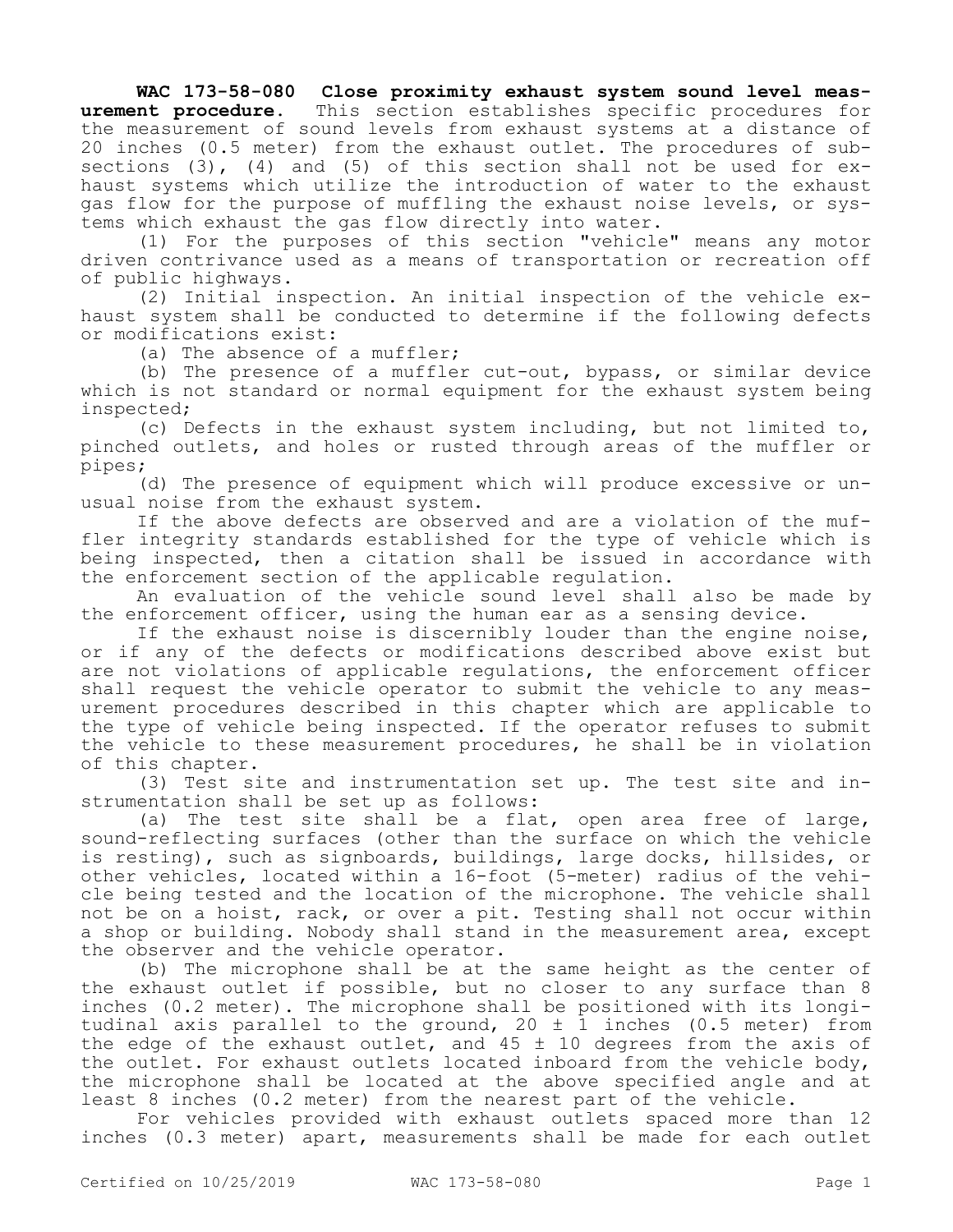as if it were the only one, and the highest level shall be recorded. If the exhaust outlets are less than twelve inches (0.3 meter) apart, a single measurement shall be made for any one of the outlets.

For vehicles with a vertical exhaust, the microphone shall be placed at a height of 48 ± 2 inches (1.2 meter). Its axis shall be vertical and oriented upwards. It shall be placed at a distance of 20 ± 1 inches (0.5 meter) from the side of the vehicle nearest the exhaust outlet.

For vehicles with the exhaust system outlet near the engine, the engine hood (if one exists) should be closed as much as possible to reduce engine noise.

If a measuring device is attached to the exhaust outlet and the microphone to maintain proper distance, insure that no vibrations from the vehicle shall be transmitted to the instrument.

(4) Vehicle operation. The vehicle shall be operated as follows:

(a) Controlled ignition vehicles. The engine shall be operated at a normal operating temperature with transmission in park or neutral. Sound level measurements shall be made at three-fourths (75 percent) of the RPM for rated horsepower ± 100 RPM of meter reading.

(b) Vehicles with motorcycle engines. The engine shall be operated at normal operating temperatures with the transmission in neutral. If no neutral is provided, the vehicle shall be operated either with the rear wheel or wheels 2-4 inches (5-10 centimeters) clear of the ground, or with the drive chain or belt removed. The sound level measurement shall be made with the engine speed stabilized at one of the following values:

(i) If the engine data is available, test the vehicle at one-half (50 percent) of the RPM for maximum rated horsepower ± 100 RPM.

(ii) If the engine data is not available, and if the vehicle has a tachometer showing the manufacturer's recommended maximum engine speed ("red line"), test the vehicle at 60 percent of the "red line" RPM ± 100 RPM.

(iii) If the engine data and red line RPM are not available, test the vehicle at:

(A) 3500 ± 100 RPM for engines with total cylinder displacement between  $0 - 950$  cc  $(0 - 58 \text{ in.}^3)$ .

(B) 2800 RPM ± 100 RPM for engines with total cylinder displacement greater than 950 cc  $(58 \text{ in.}^3)$ .

(c) Diesel engine vehicles. The engine shall be operated at normal operating temperatures with transmission in park or neutral. Sound level measurements shall be made at the vehicle's maximum governed noload speed. If the engine is not provided with a governor, the vehicle shall be operated in the same manner as a vehicle with a controlled ignition.

(5) Measurement. The exhaust system sound level shall be measured as follows:

(a) The sound level meter shall be set for slow response and on the "A" weighting scale.

(b) The sound level meter shall be observed during the full cycle of engine acceleration-deceleration. The recorded sound level shall be the highest value obtained at the appropriate, constant engine speed as specified in subsection (4) of this section, and shall exclude peaks due to unrelated ambient noise, engine noise, or extraneous impulsive-type noise.